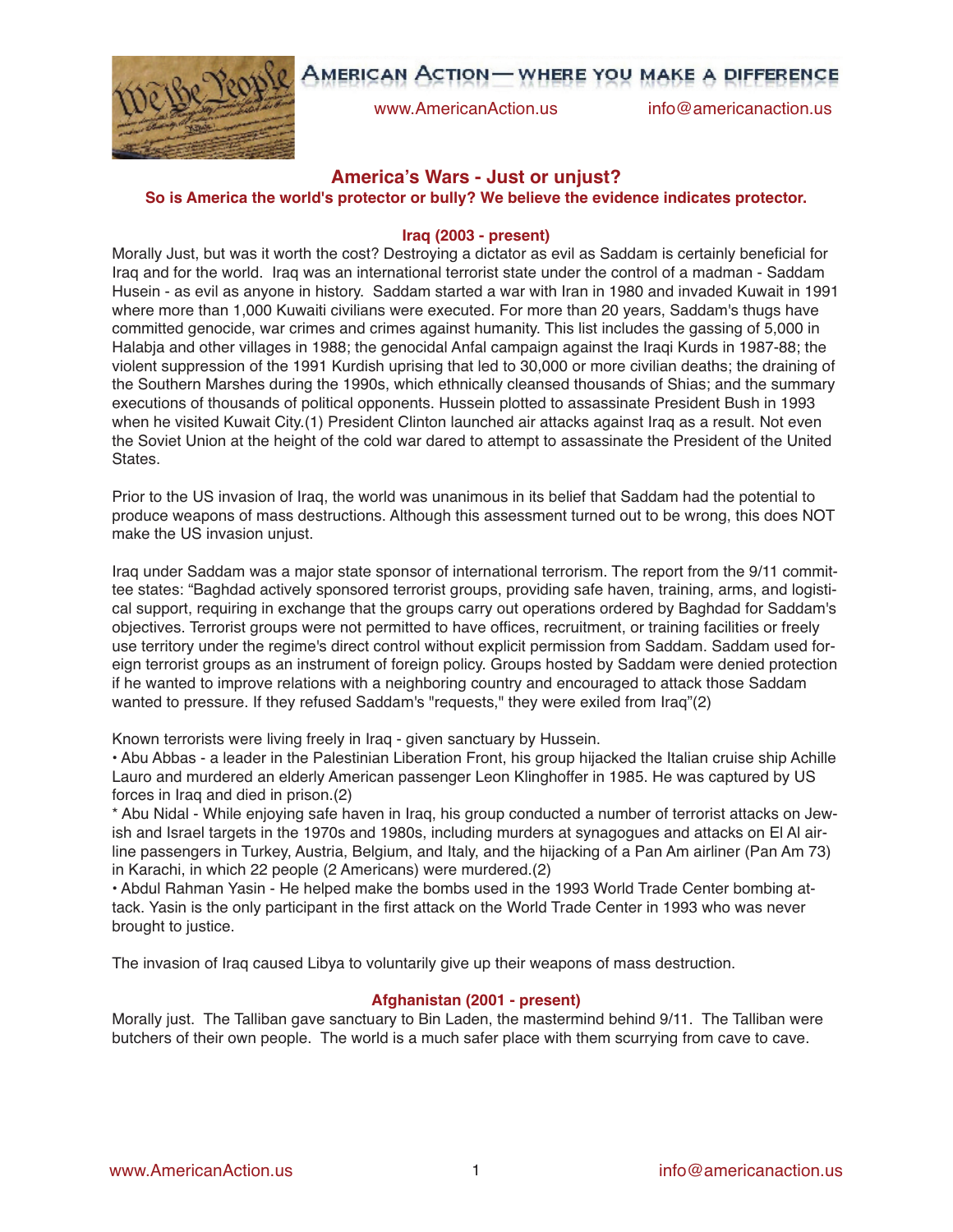#### **Gulf War (1991)**

Morally just. Saddam invaded Kuwait and would undoubtedly have gone into Saudia Arabia if the US hadn't gotten involved. Saddam at this time was at the peak of his power and was well along in chemical, biological and nuclear weapons. The US turned Saddam into a loser in 4 days and put a huge dent into Iraq's ability to continue with their weapons programs.

# **The Cold War (1945-1990)**

Morally just. The US lead the free world in holding the line against the advancement of Soviet Communism - a brutal dictatorship that had killed MILLIONS since 1917.

#### **Panama (1989-90)**

orally just. Noriega was essentially Panama's dictator since 1983. He was able to manipulate elections so that the winning presidents would be his puppet leaders. Relations between the US and Noriega had become increasingly tense since 1987. The two years before the US invasion were especially difficult. One of Noriega's principal lieutenants charged the dictator with murder, drug trafficking, and election fraud. Riots broke out in Panama City, and the internal crisis grew worse as the country's economy deteriorated. To deflect rising criticism within Panama, Noriega resorted increasingly to anti-American rhetoric. At his direction, Noriega's paramilitary units began initiating increasing incidents of harassment against U.S. military personnel in the country - and then CHILDREN of US personnel.

In October 1987, nine US soldiers were arrested without any cause. They were detained overnight, refused outside contacts, and then released. The frequency and seriousness of these incidents increased soon after two U.S. federal grand juries indicted Noriega on 4 February 1988 for drug trafficking. The Reagan administration responded to the increased tension by sending a company of U.S. Marines and several Military Police units to bolster the forces already in Panama.

In the weeks that followed, additional servicemen were detained and assaulted. In the late hours of 12 April 1988, at a fuel tank farm near Howard Air Force Base, gunfire was exchanged between the U.S. Marine Corps guards and armed intruders. By the end of 1988 there were over 300 incidences of U.S. military personnel and family members' having experienced harassment, threats, or assaults at the hands of the Panamanian military.

The tension continued throughout the following year. In February 1989 Panamanian soldiers detained a Navy civilian employee who was in Colon. They beat him and then threatened to kill him. That same month, the PDF seized an off-duty Navy lieutenant, strip-searched and beat him, and released him nine hours later.

Two weeks later, an incident occurred that showed how vile Noriega's henchmen were. Nine Department of Defense (DOD) school buses, loaded with 100 children, were seized for alleged traffic violations. The Fort Clayton provost marshal, assisted by about twenty military police, occupied the buses to prevent the PDF from removing the children or moving the buses to another location. Three hours later one of Noriega's lieutenants abruptly ended the negotiations with the provost marshal and permitted the school buses to return to Fort Clayton.

During the Panamanian national elections of May 1989, opponents of Noriega, with help from the Roman Catholic Church, out foxed him this time by counting results from the country's election precincts before they were sent to election centers run by Noriega cronies. Their tally showed Guillermo Endara defeating Carlos Duque, Noriega's candidate by a nearly 3–1 margin and these results were widely broadcast in Panama. Noriega's government insisted that it had won the presidential election and vowed to remain in power.

The next day, Endara's motorcade was intercepted by a detachment of Noriega's paramilitary troops and he was badly beaten. The United States recognized Endara as the legitimate president of Panama.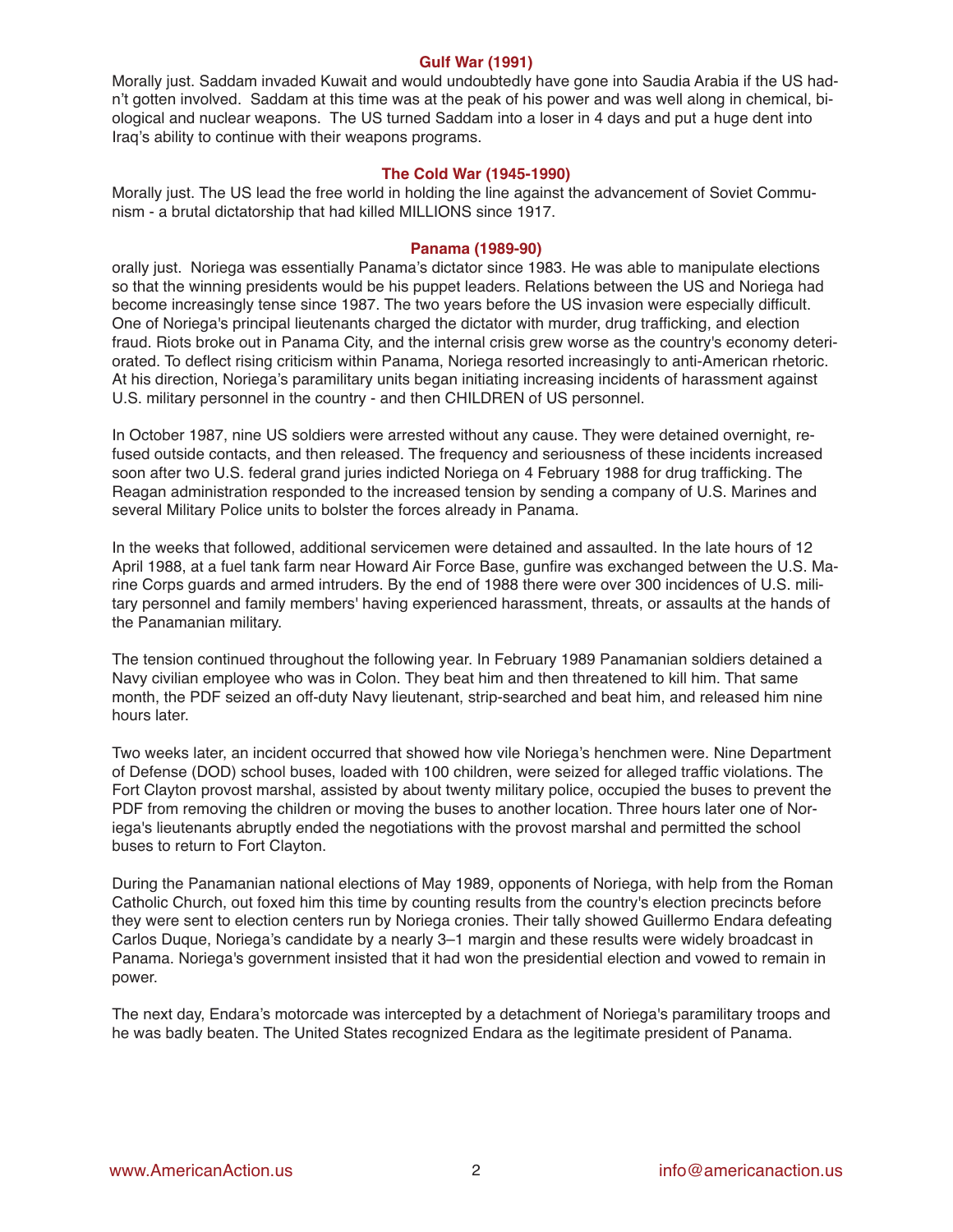On 16 December, 1989, four US military personnel were stopped at a roadblock around 9 PM outside Panamanian Army headquarters in the El Chorrillo neighborhood of Panama City. The four officers had left the Fort Clayton military base and were driving to a popular downtown Panama City restaurant Saturday night when they made a wrong turn and were halted by soldiers at the checkpoint. They were unarmed and in a private vehicle. When the Panamanian troops tried to pull the Americans from their car they attempted to flee. Panamanian Army troops opened fire and killed one of the officers and wounded another.

A US naval officer and his wife witnessed the incident and were subsequently detained by Panamanian Defense Force soldiers. While in police custody, the US naval officer was repeatedly beaten and kicked in the groin and head. He spent two weeks in the hospital recovering from his beating. His wife was repeatedly threatened and then slammed against a wall with such force that her head was cut.

This is why the US invaded Panama. The legal justification was to protect the integrity of the Torrijos– Carter Treaties which gave the Panama Canal to Panama. Noriega threatened the neutrality of the Panama Canal and the U.S. had the right under the treaties to intervene militarily to protect the canal. The US also has a moral obligation to protect its citizens.

In addition to all this, Panama had become a center for drug trafficking and money laundering with Noriega's direct involvement.(A)(B)

On Dec 20, 1989, US forces invaded Panama. Several hours later, Guillermo Endara, who had won the presidential election earlier that year, was sworn in as President of Panama. Noreiga was eventually captured and brought to the US for trial.

Most people in Panama supported the US removal of Noriega.(C)

# Sources:

- A. http://www.history.army.mil/brochures/Just%20Cause/JustCause.htm
- B. http://www.history.army.mil/html/books/just\_cause/CMH\_55-1-1\_Just\_%20Cause\_opt.pdf
- C. http://www.hrw.org/reports/1989/WR89/Panama.htm#TopOfPage

# **Libya (1980s)**

Morally just. Khaddafi was another Muslim fanatic and international terrorist. Several bombing attacks against Libya kept Khaddafi in his box.

# **Grenada (1983)**

**Morally just.** Grenada is a small island nation in the Caribbean. Grenada gained independence from the United Kingdom in 1974. In 1979, the leftist New Jewel Movement, led by Maurice Bishop overthrew the government of Eric Gairy, suspending the constitution. Under Bishop, Grenada began a military buildup and aligned his nation with the Soviet Union and Cuba. Promised elections by Bishop were cancelled and political opposition was repressed. These issues raised concerns in Washington but things came to a head on Oct. 13, 1983 when Bishop was overthrown by hardline Marxists named Bernard Coard and Hudson Austin. Days later, Bishop and dozens of supporters were massacred by the military and general anarchy took hold. With 800 US medical students on the island, the Iran hostage crisis still fresh in everyone's memory, and Grenada's dictators real intentions unclear, President Reagan decided to take action.

On Oct 25, US troops, with support from several other Caribbean nations, invaded and secured the island in 4 days. It was later learned that Grenada's governor-general, Paul Scoon, had requested the invasion through secret diplomatic channels.(b)

Political Left view: Opponents of the invasion cite two reasons to support the belief the invasion was unjust and immoral: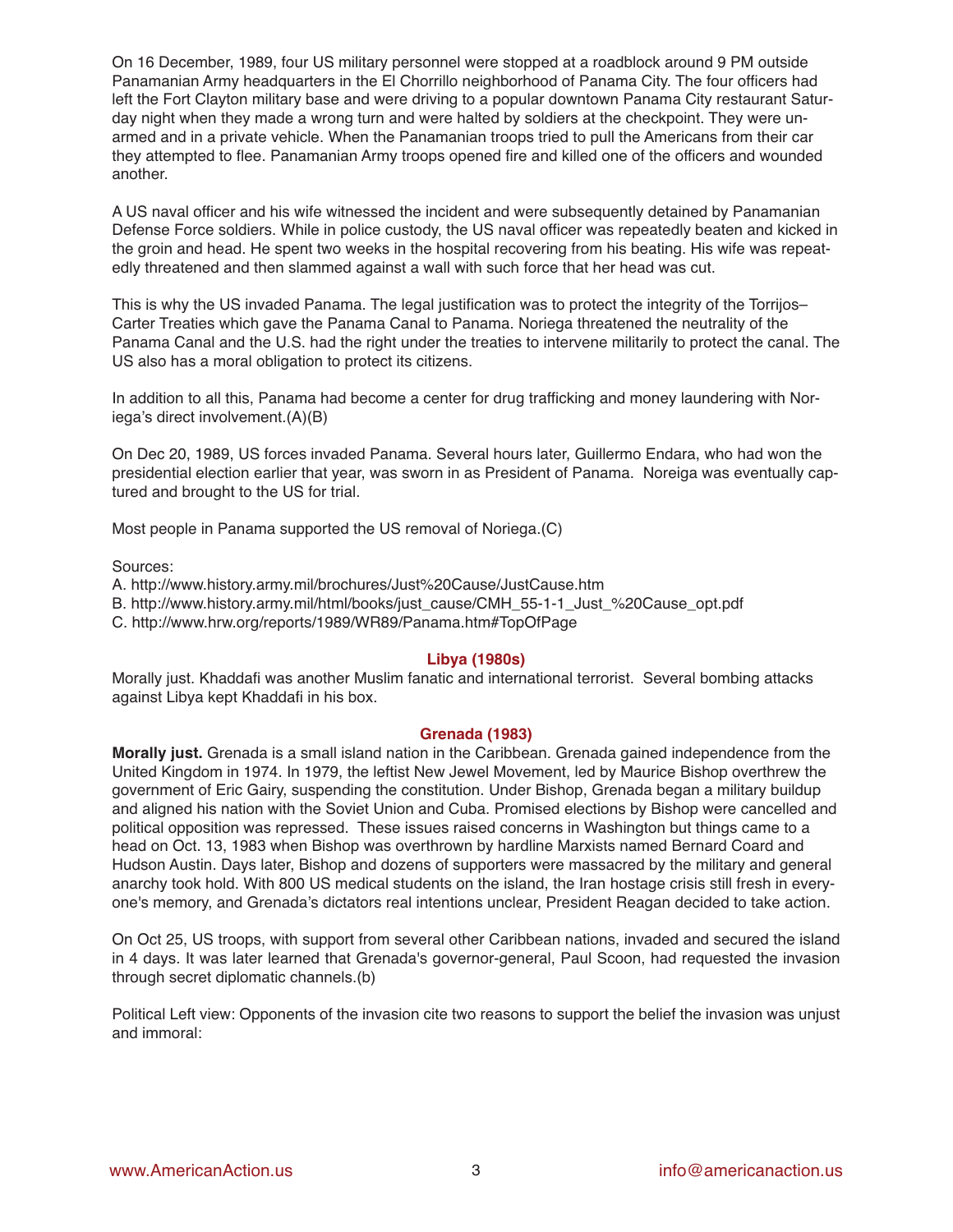1) Critics claim the US asked other Caribbean nations to request US help in removing Coard from power in order to legitimize our invasion. Not true. Coard was viewed as a very menacing influence in the Caribbean by the Organization of Eastern Caribbean States (OECS) and they wanted him removed from power. The OECS asked for military help on Oct. 22, 1983. Whether the formal request was drafted in Washington or not is meaningless. If any Caribbean nation didn't want the US to invade, they could have stated their opposition. Since much of the world media has always enjoyed trashing the U.S. over anything, if any Caribbean country opposed the invasion, they would have had instant world wide coverage. So the Caribbean nations were not manipulated into requesting US help against Grenada. They did so willingly.

2) Critics claim the invasion was not necessary since the students were not in danger. This is typical of the left. They are accepting the word of honor of two murderers - Coard and Hudson - who could change their mind at any time they chose, and then it would be too late for a rescue. Coard and Hudson ordered the execution of Bishop and several dozen former government officials.(a) Vivid memories of the Iranian hostage crisis and the aborted hostage rescue attempt were fresh. Ronald Reagan was not about to trust the word of two thugs and hope for the best. On October 23, a truck bomb at a US base in Beirut, Lebanon killed over 240 Marines and this increased the urgency of the Reagan administration to get the students out.

The political left proudly claims that post invasion information indicates the students were never in danger - information gathered after the bad guys were removed. Again, this is typical monday morning quarterbacking and proves nothing. Had the invasion not taken place, there is no way to know what would have happened in the future. Reagan had to deal with known facts at the time.

But other documents captured by the US prove Coard/Hudson intended to establish a Communist outpost in the eastern Caribbean and destabilize neighboring countries.(c)

Most of the islanders supported the invasion. On Mar. 03, 1986, some 40,000 Grenadians waited for the first words from President Reagan and pay tribute to the island's liberator, "Uncle Reagan."(d) The date of the invasion is now a national holiday in Grenada, called Thanksgiving Day.

In 2004, Paul Scoon said he considered President Reagan to have been one of the greatest American presidents and a great world leader. "I think his men really saved us," he said.(b)

Sources:

- a. http://fc95d419f4478b3b6e5f-3f71d0fe2b653c4f00f32175760e96e7.r87.cf1.rackcdn.com/831025%200656%20Reagan%20to%20MT%20(1048-196).pdf from: http://www.margaretthatcher.org/archive/results.asp?w=prem191048%20OR%20prem191049&pg=2
- b. http://www.nytimes.com/2013/09/09/world/americas/paul-scoon-who-invited-grenada-invaders-dies-at-78.html? r=0
- c. http://documents.theblackvault.com/documents/dod/readingroom/10/154.pdf
- d. http://www.time.com/time/magazine/article/0,9171,960811,00.html

# **Vietnam** (1965-1974)

Morally just but definitely NOT worth the cost the way the war was prosecuted. Had the US fought for a quick victory, this war would have been worth the cost of stopping the spread of Communism.

After Ho Chi Minh defeated the French colonialists in 1954, the parties met at Geneva to work out a final solution for Indochina. Vietnam was divided in half, with the north being communist and the south being free. Contrary to popular belief, it was Ho Chi Minh's representative to the Geneva Talks that wanted Vietnam divided in half. Delegates from Free Vietnam opposed dividing Vietnam(A) as did the United States.(B) Communism was strongest in North Vietnam and it is probable that the separation of Vietnam by the communists was done to give Ho Chi Minh time to eliminate all opposition to communist rule in North Vietnam. The Geneva agreement was signed on 20 July 1954 by only two countries: France and Ho Chi Minh's North Vietnam, though Ho Chi Minh violated the agreement repeatedly.

Vietnam was supposed to be reunited by an election in 1956. The US, Britain and free Vietnam wanted the UN to oversee the election to unite north and south Vietnam but the Soviet Union rejected this idea.(C) Communist Vietnam wanted the elections to be "locally supervised"(D) which meant the elections in communist controlled areas would be rigged like the last elections run by Ho chi Minh in 1946.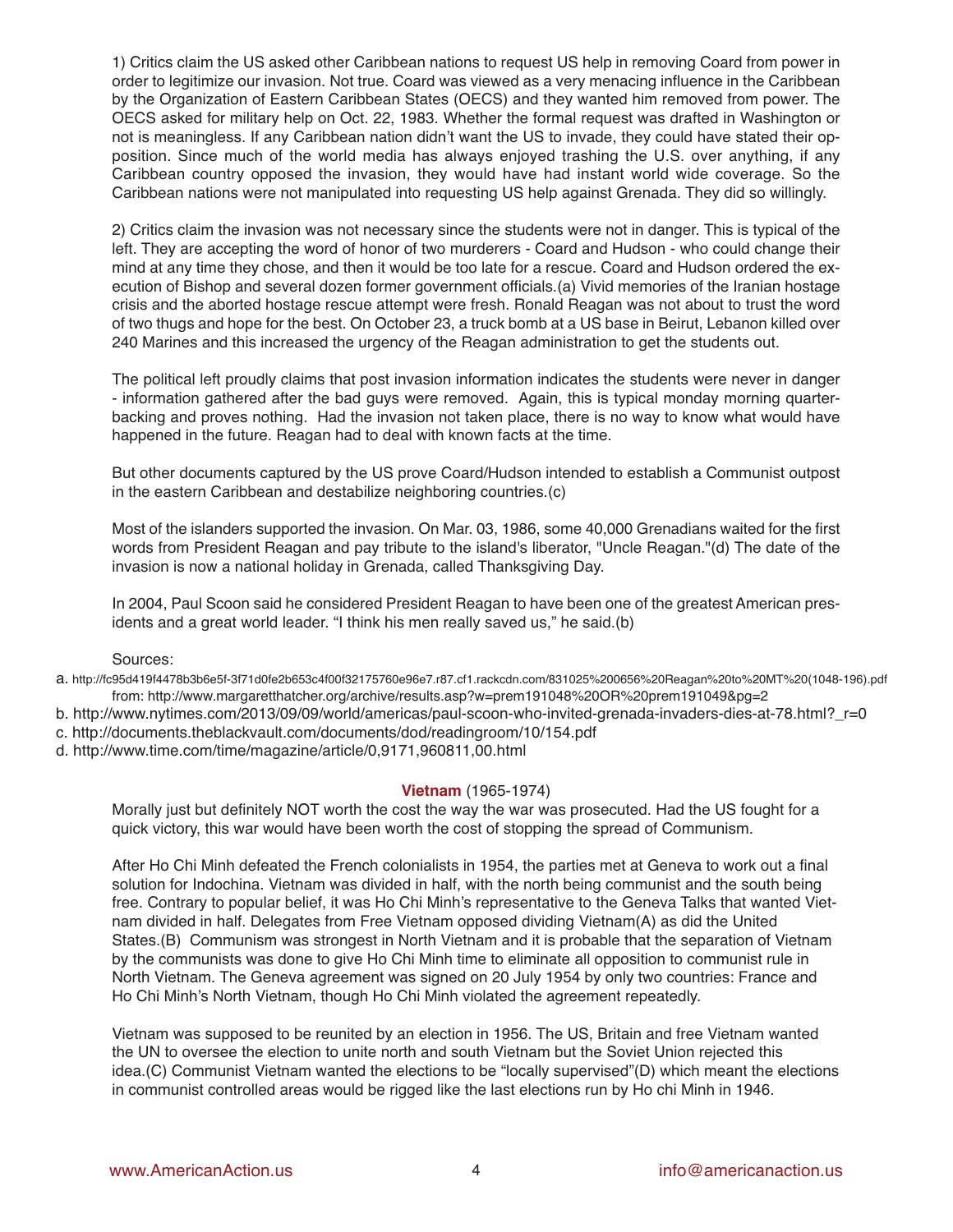In 1945, after Ho had killed thousands of his opponents, he announced that elections would be held on 23 December 1945 so he could claim he was the "duly elected" leader of Vietnam. After Chinese troops moved in to disarm Japanese troops, Ho Chi Minh postponed the elections until 6 Jan 1946. This election was a complete fraud. The anti communist nationalists complained they had little time to find candidates, because so many of their people had been killed by Ho Chi Minh. The candidates they did put up were not allowed on the ballot because Ho Chi Minh charged them with anti government activities. As a result, most of Ho Chi Minh's candidates ran unopposed. But most importantly, the vote was NOT secret - voters had to tell Ho's henchmen who they were voting for. Saying you were not going to vote for Ho Chi Minh was a death sentence. Voting totals were also inflated. The population of Hanoi in 1946 was about 119,000 but Ho received 169,222 votes. Not surprisingly, Ho Chi Minh's Viet Minh party won a landslide victory.(E)

Under Article 14 of the Geneva Convention, anyone was permitted to leave North Vietnam and move to South Vietnam and vice versa. One MILLION people fled to South Vietnam who didn't want liberated by Ho Chi Minh and up to two million more would have left had they not been stopped by Ho Chi Minh's army.(F)

So President Eisenhower was correct to call off the election because Ho Chi Minh had the election in the north rigged. Observers sent to monitor the elections where not allowed to do their job.

This was not a civil war, rather a war of communist aggression against South Vietnam.

The Political Left believes that Ho Chi Minh wanted to be an ally of the US. Ho wrote numerous times to President Truman asking for support. There are many deliberate lies in these letters - which Truman recognized. Naturally the Political Left was naive enough to take his statements at face value. There was no way that the US was going to align itself with a Communist dictator. Everything Ho REALLY believed in went against basic US beliefs.

Ho became a hard core Marxist revolutionary in 1920 (at the age of 30) and later studied revolutionary tactics in the Soviet Union. He attended the Fifth Communist International Congress (Comintern) in June 1924.(G) When Vladimir Lenin, the Soviet Union's first communist dictator died in 1924, Ho declared: ". . . he is the bright star showing us the way to the socialist revolution."(H)

In order to eliminate rivals, Ho secretly collaborated with the French and sold them out for money. The most famous fighter against French colonial rule in Indochina (France took control in the 1860s) was Phan Boi Chau. Ho Chi Minh set him up so the French could arrest him and he received a life sentence. Other foes of Ho were vanquished this same way. Ho was superb at sweet talking rivals until they were no longer needed and then he would have them eliminated.(I) By August 1945, Ho had successfully eliminated all of his opposition and became undisputed leader of Vietnam. In the Hanoi area alone about 10,000 opponents were killed. The number of executions in the rest of Vietnam is unknown. After Ho killed a personal friend, he proclaimed: "Anyone who does not follow the line determined by me will be smashed."(J)

During the war against France from 1946 to 1954, Ho Chi Minh's Viet Minh Army assassinated between 100,000 and 150,000 opponents of communism.[G] During Ho Chi Minh's "land reform" in the mid 1950s, anyone who was not sufficiently supportive of Communism was classified a "landlord" and executed or imprisoned and their property confiscated. About 50,000 farmers were killed. In addition, about 300,000 wives, children and sometimes parents of those executed were now homeless and perished from starvation or sickness. Communist authorities forbid anyone from helping them.(K)

Despite his known history of mass murder, an American official DID meet with Ho Chi Minh to discuss his requests. On September 12, 1946, George M. Abbott, of the Foreign Service Institute at America's Department of State met with Ho Chi Minh for an hour in Paris. In the letter Abbott sent to US officials, Abbott declared that Ho Chi Minh denied being connected to communists. "Ho Chi-minh pointed out that there are no Communist ministers in his government and that the Viet-Nam constitution opens with a guarantee of personal liberties and the so-called rights of man and also guarantees the right to personal property. He admits that there are Communists in Annam but claims that the Communist Party as such dissolved itself several months ago." Ho Chi Minh also demanded the French give in to his demands for freedom of the press, freedom of assembly, and the release of political prisoners.(L)